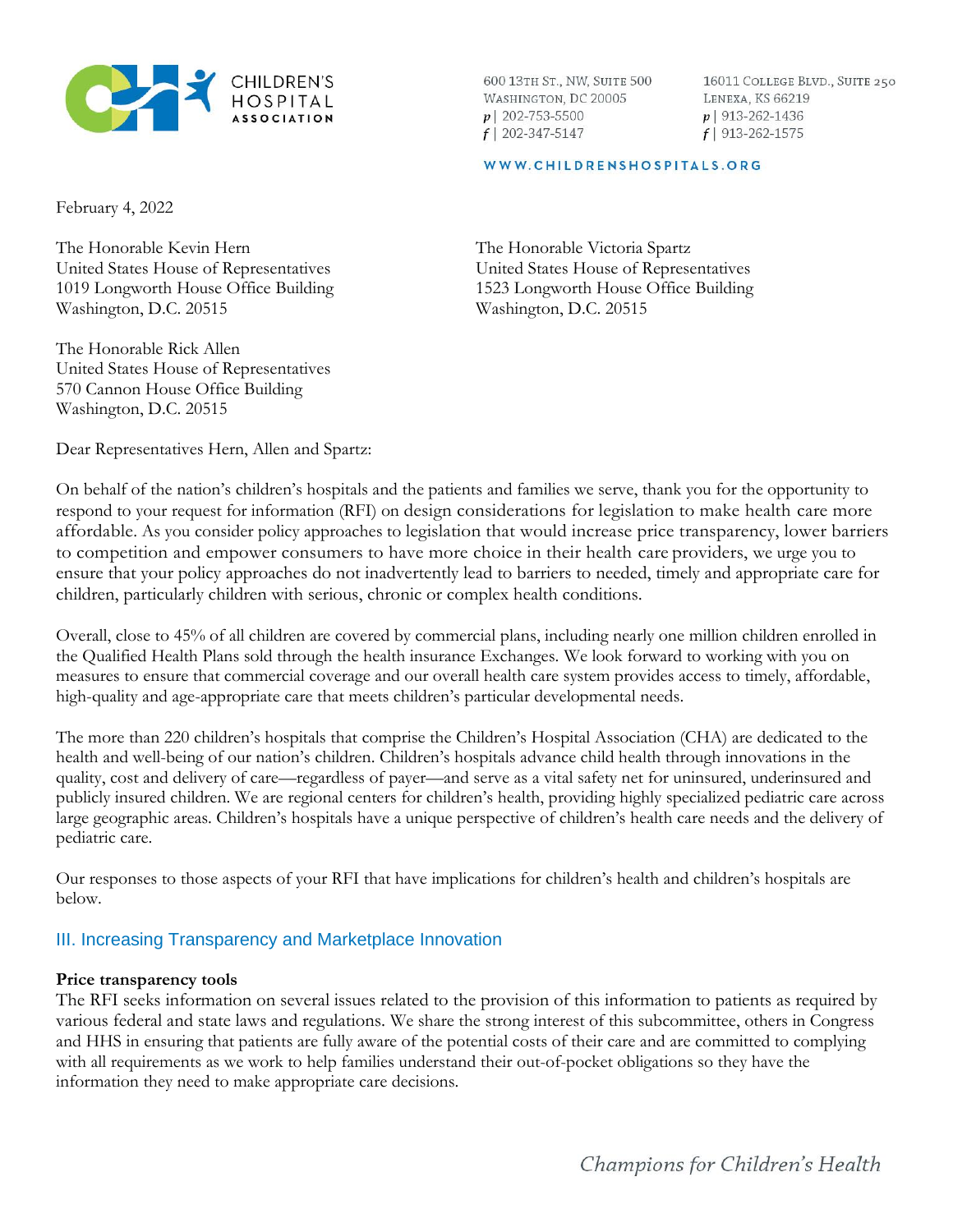We note, however, that compliance with the various federal requirements related to hospital price disclosure that have or will go into effect over the next couple of years<sup>1</sup> has necessitated the expenditure of substantial time, resources and staff during a time when children's hospitals continue to deal with multiple stressors as a result of the ongoing COVID-19 pandemic. The differing requirements of the various policies makes their implementation that much more difficult and we encourage the subcommittee to identify and work on ways to align these policies as much as possible. Implementation without alignment not only increases administrative and staffing challenges for our hospitals, but it will lead to unnecessary confusion for patients about their expected costs of care.

In addition, through their financial counselling work children's hospitals have found that families' ultimate concern is the impact of their treatment costs on their wallets. However, as you note in the RFI, the requirement that hospitals share their standard charges does not necessarily give patients useful information, as the detailed information on the chargemaster can be incomprehensible to patient families/guardians. Patient families are likely to have difficulty identifying the correct procedure, and even if they successfully do so, they probably will not find the information useful to them. For example, charges for drugs are typically presented for a specific unit dosage, but the actual amount administered to a patient will depend on a number of factors, including the patient's weight. However, a patient family/guardian could mistake that charge for the amount they would be responsible for without realizing that the actual amount will depend on the amount administered.

Children's hospitals also face a unique challenge as some pediatric patients have more than one form of health insurance coverage. For instance, children of working families with employer-sponsored insurance may, in some cases, also have Medicaid coverage because they have a complex medical condition. For some of these families, posted prices may be irrelevant but could cause confusion and deter them from seeking necessary care.

The RFI also references the advanced explanation of benefits (AEOB) that plans will need to provide to patients under the No Surprises Act. That AEOB will incorporate information from providers' good faith estimate of the costs of planned services. Children's hospitals support the goals of this legislation and agree with its intent to provide family patients with tailored cost information relevant to their planned care. We are now working to meet the operational challenges related to compliance with the complex requirements of the implementing regulations and have highlighted some of those challenges for CMS. We have also recommended to the administration that it streamline the estimate's components to focus on the information that is most relevant to, and understandable by, the patient and their family.

The level of complexity of the rule's required itemized list of services is likely to be overwhelming to patient families and may confuse them rather than provide them with relevant information that they can understand. While we agree that the estimate may help some patient families make care decisions, we anticipate that many of our families will need additional assistance from our financial services teams to review it and answer questions and will simply find the process overwhelming rather than helpful. Furthermore, the development of the detailed estimates is placing further administrative pressures on already strained staff and systems. We encourage this subcommittee to work with us and other provider stakeholders to explore ways to improve the good faith estimates so they provide understandable and useful information to patient families.

## **Increasing affordability of private health insurance**

We are pleased that the subcommittee recognizes the importance of protecting individuals with pre-existing conditions in any policy approaches to bring down the costs of private insurance. We believe that a well-articulated federal foundational framework of private insurance requirements is critically important to protecting those with pre-existing conditions, particularly children.

Children are not little adults and their health care needs and the delivery system to meet those needs are different from those of adults. All commercial coverage for children, regardless of the state in which they live, must ensure access to timely, affordable, high-quality and age-appropriate health care (including dental, vision and hearing services) that meets

<sup>1</sup> These policies include the following: Price Transparency Requirements for Hospitals to Make Standard Charges Public – Final Rule; Transparency in Coverage – Final Rule; 21st Century Cures Act Requirements on Interoperability, Pediatric HIT, and Information Blocking – Final Rule; The No Surprises Act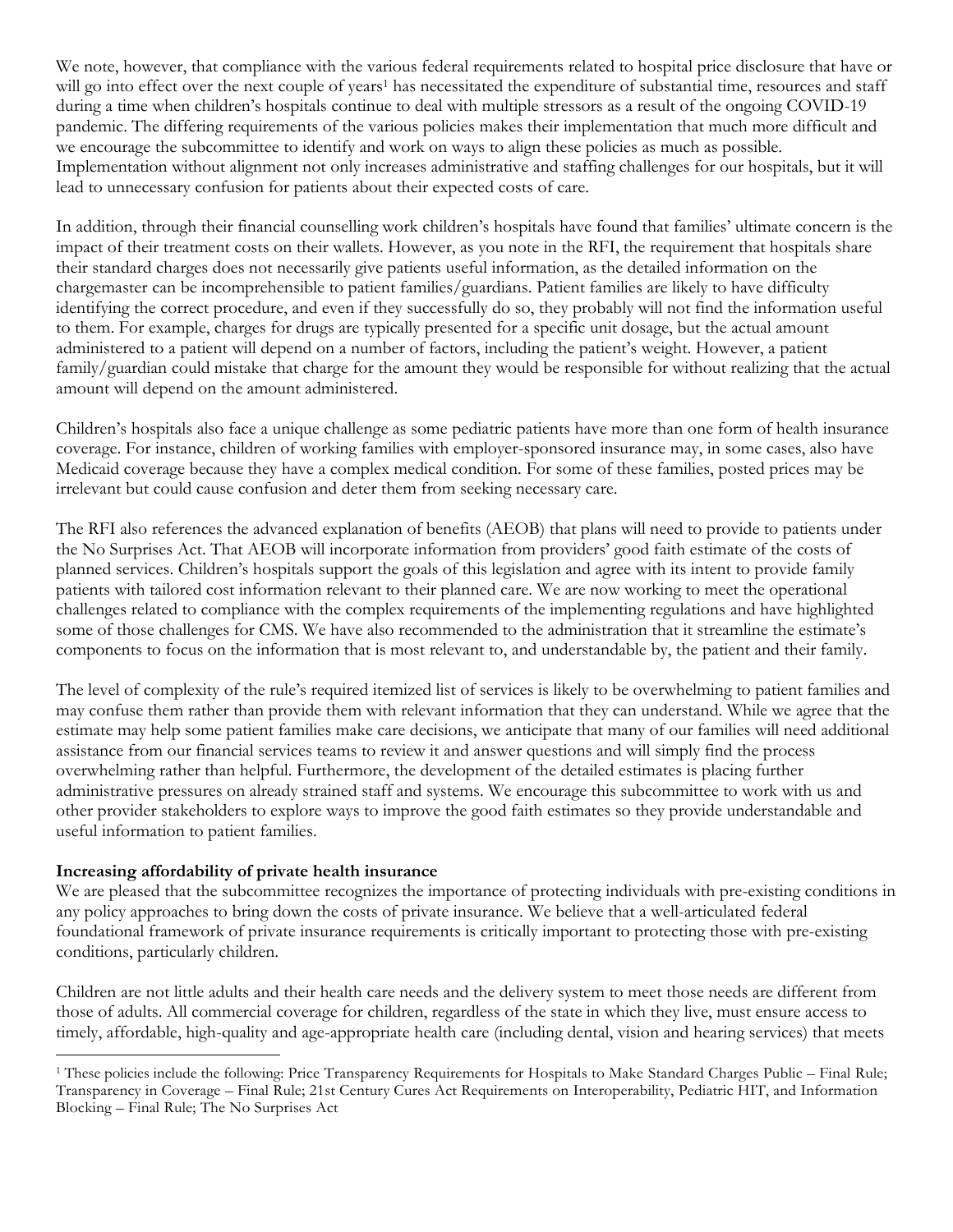their unique needs. It is also important to note that pediatric specialty care is regional in nature, and families may need to travel across state lines to get that care. Therefore, families must be assured that the health plan they choose will cover the services and providers their child needs without exorbitant out-of-pocket costs, even in another state. Lack of access to appropriate and timely care could have long-term consequences for a child's health, development and future earning potential.

Unfortunately, there are inherent financial incentives for plans to not cover seriously ill children and other vulnerable populations or to limit that coverage through narrow networks and other means as a way to bring down premium costs. A clearly articulated framework for benefit design that covers all medically necessary and age-appropriate services for children, cost-sharing, other key consumer protections and network standards can provide financial protection for both insurers and families and help children who have the misfortune of illness or disability fulfill their lifelong potential.

## **Changes to 1332 waiver authority to help address affordability**

We strongly believe that it is imperative that the affordability and coverage protections envisioned by Congress when it enacted Section 1332 are implemented in ways consistent with statutory requirements. Those guardrails are vitally important protections for children with serious, chronic or complex health conditions and their families. We urge you to avoid changes to the waivers that would allow the proliferation of non-ACA compliant plans and expose children and families to higher costs and less access to critically needed services. If states are allowed to move forward with waiver approaches that do not meet the current Section 1332 standards and guardrails, children, particularly those with serious chronic or complex conditions, could be subject to medical pre-existing condition exclusions, underwriting, annual and/or service-specific limits, coverage denials and limited access to appropriate child health providers.

We encourage you to work with pediatric providers on delivery system reforms and other health care quality improvement initiatives that will reduce health care costs and, thus, drive down premiums. We look forward to future opportunities for such collaborations with you to advance innovative delivery systems of care for children and reduce the costs of health care and coverage.

# IV. Increasing Competition and Identifying Anti-competitive Consolidation

The 340B Drug Pricing Program helps kids. The program supports safety net providers, such as children's hospitals, in their missions to serve low-income, uninsured and underinsured patients. Children's hospitals are safety net providers that treat children regardless of ability to pay and provide care to a high level of low-income children. On average, more than half of children treated at children's hospitals are covered by Medicaid.

Under the 340B Program, hospitals that treat a large number of low-income patients can purchase outpatient drugs at lower prices, freeing up resources to support hospital operations and provide services to children. 56 children's hospitals currently participate in the program. More specifically, children's hospitals use the 340B savings to help offset low Medicaid reimbursement and subsidize part of the cost of providing critical services that benefit local communities, including behavioral health services, annual flu vaccinations, hemophilia treatment centers and affordable prescription drugs.

We believe that the 340B Program is working as intended to help safety net providers serve their communities. This program is even more critical than ever as our nation fights against COVID-19 and children's hospitals serve on the frontlines to ensure patients have access to the care they need. The COVID-19 pandemic has created significant workforce and broader financial challenges that threaten the essential role children's hospitals play in the future of our country.

We encourage Congress to use its oversight powers to ensure that HHS enforces the 340B statute and uses its existing authority to penalize manufacturers for not meeting 340B statutory obligations. Recent actions by manufacturers that attack contract pharmacy policies are extremely harmful to patients. Manufacturers should not be allowed to create new rules for the 340B Program without repercussions, especially when they violate current law and look to collect data that could potentially violate privacy laws. Children's hospitals utilize contract pharmacies to help patients more easily access